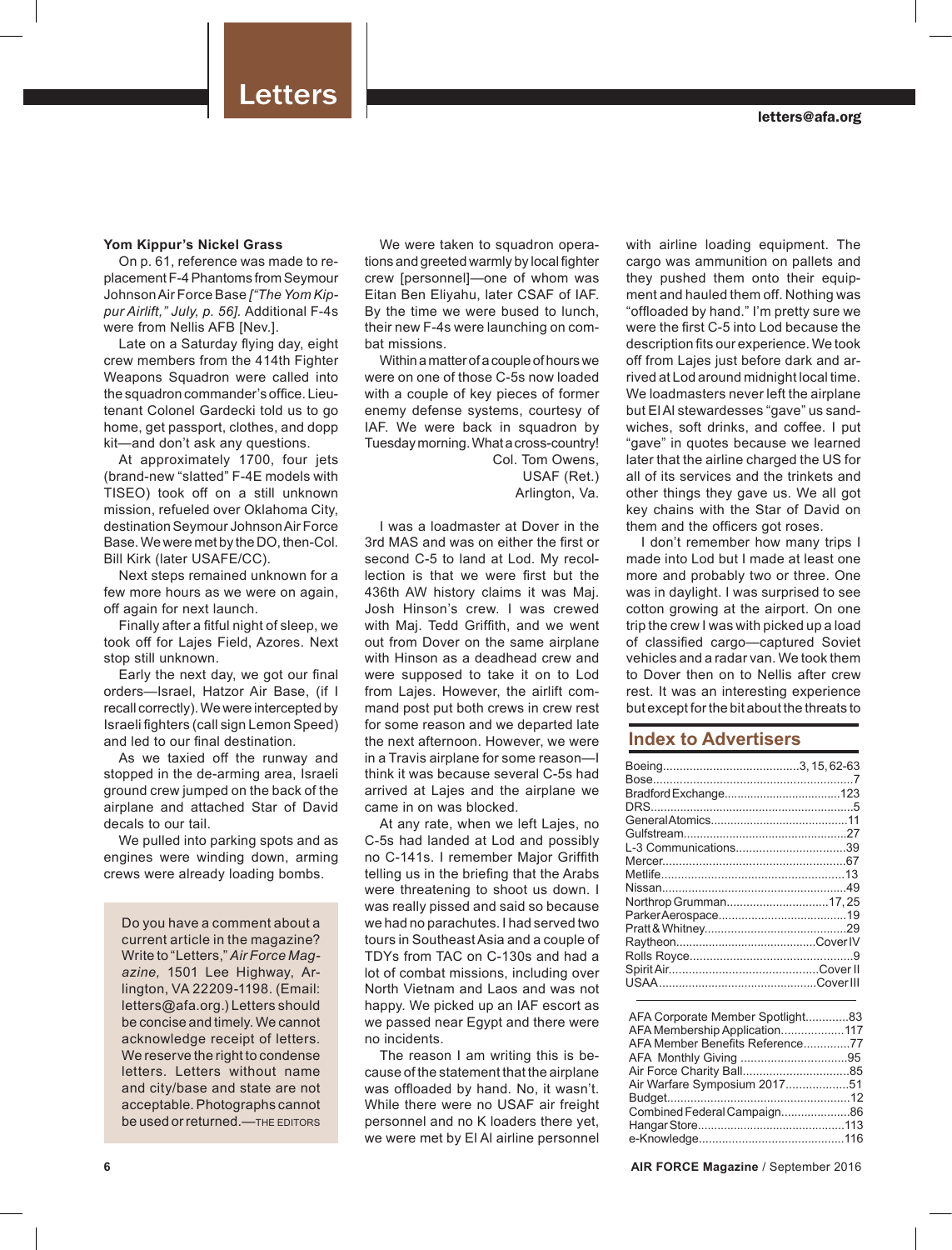shoot us down, uneventful. Incidentally, our pilots were on the same frequencies with Soviet transports going into Egypt and Syria and they were talking back and forth on discreet frequencies. The Soviet pilots were as concerned about somebody being shot down as we were. Sam McGowan Missouri City, Texas

■ *Sam McGowan is no doubt correct* about how the first C-5 into Lod was *unloaded. "By hand" is a shorthand reference that goes back for years in various reports, probably meant to mean that the 40K loaders were not there. Among other accounts, a 1989* 

Airpower Journal *article*, *published by MAC's Airlift Operations School—used the phrase "by hand" to describe the unloading. A fact sheet currently posted online by the Air Mobility Command Museum says the airplane was "unloaded manually by Israeli civilians and MAC crew members." It is useful to have McGowan's more precise and accurate explanation.—JOHN T. CORRELL*

At the start of the war, the missile command at Redstone Arsenal, Ala. immediately established a command post operating 24 hours a day in support of the war. I represented transportation, working 12 hours a day, while another

Aviation Headset



- C-5, C-130, KC-135, P-8 certification
- New optional coil cord
- $\overline{\text{Bose}}$ <br>• 5-year worldwide warranty  $\overline{\text{A}}$

We've been providing noise cancelling headsets to military aircrews for over 25 years. The Bose A20 makes the same flight-proven technology available to you. Learn about our no obligation military evaluation program.

### 1-508-766-4216 | www.bose.com/militaryaviation | militaryheadsets@bose.com

©2016 Bose Corporation. \*When compared to conventional headsets. Photo courtesy of U.S. Department of Defense. Use of military imagery does not imply or constitute endorsement of Bose Corporation, its products or services by the U.S. Department of Defense.

BOS81092\_AirForMag.indd 1 6/16/16 5:19 PM



Air Force Association 1501 Lee Highway • Arlington, VA 22209-1198

**Telephone:** (703) 247-5800 **Toll-free:** (800) 727-3337 **Fax:** (703) 247-5853 **Website:** www.afa.org

#### Email Addresses

|                             | Field Services field@afa.org         |  |
|-----------------------------|--------------------------------------|--|
|                             | Government Relationsgrl@afa.org      |  |
|                             |                                      |  |
|                             |                                      |  |
|                             | Member Benefits membership@afa.org   |  |
|                             | Membership membership@afa.org        |  |
| Communications (news media) |                                      |  |
|                             | CyberPatriot info@uscyberpatriot.org |  |
|                             |                                      |  |
|                             |                                      |  |

#### **Magazine**

| Advertising airforcemagsales@afa.org    |
|-----------------------------------------|
| Editorial Offices  afmag@afa.org        |
| Letters to Editor Columnletters@afa.org |
|                                         |

#### Change of Address/Email

In an effort to stay connected with AFA and your local chapter, please remember to update your mailing address and email address.

Change of address requires four weeks' notice. Please mail your magazine label and first and last name to the Membership Department at 1501 Lee Highway, Arlington, VA 22209-1198.

You may also update your contact information under the Members Only area of our website at **www.afa.org,** by calling our Membership Department at 1-800-727-3337, or emailing **membership@afa.org.**

#### AFA's Mission

*Our mission is to promote a dominant United States Air Force and a strong national defense and to honor airmen and our Air Force heritage. To accomplish this, we:*

*Educate the public on the critical need for unmatched aerospace power and a technically superior workforce to ensure US national security.*

*Advocate for aerospace power and STEM education.*

*Support the Total Air Force family and promote aerospace education.*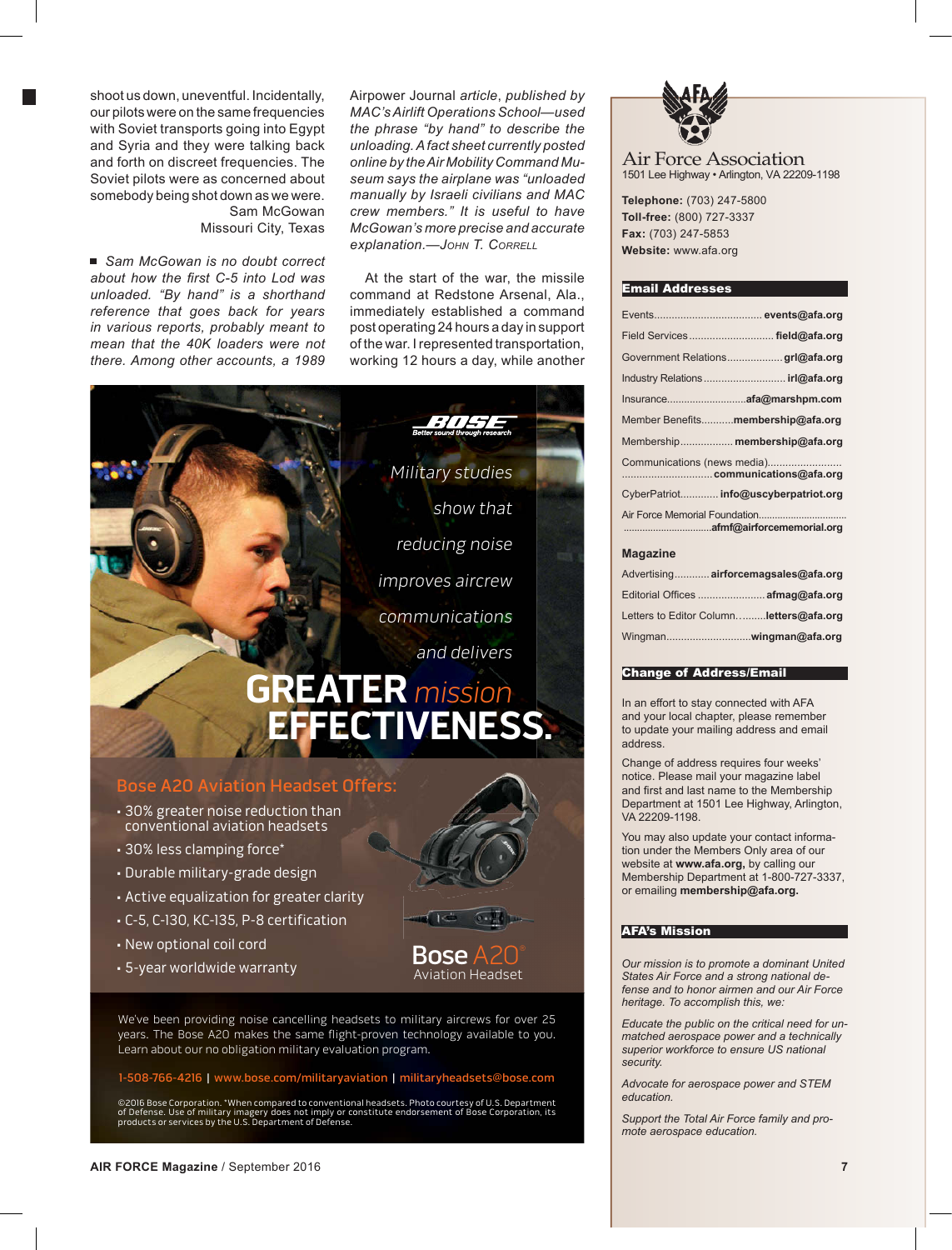member worked the night shift. Our only objective was shipping missiles to Israel. Shipments went smoothly with a couple of exceptions as follows.

We shipped 14 Hawk missiles in one aircraft. The pallets slid in as part of the bed of the aircraft. But pallets would not hold all the missiles so after they were loaded the remainder of the missiles were placed on top of the load and tied down. Although overloaded, the C-141 aircraft managed to carry the shipment to its destination without a problem.

There was also a requirement for 123 TOW missiles. The summer before, Israeli personnel had training [in] firing these missiles, at Ft. Benning, Ga., but they still needed the instruction manuals. While these missiles were being flown out, I found that the instruction manuals had also been shipped but by surface means. Going across by ship, they would not be delivered to Israel before the war was over. I had another manual shipment prepared and delivered to Robins AFB, Ga., where they were then flown to Wright-Patterson AFB, Ohio. An El Al aircraft destined for New York bypassed there and landed at Wright-Patterson, picking up the manuals. They arrived in Israel before the missiles got there.

When the war was over, before all of our pilots had left Israel, Golda Meir called them to a meeting and proclaimed that our shipments were delivered to Israel faster than the Russians delivered their support materials to Egypt and Syria, which was a major factor in Israel winning the war.

Maj. David N. Baker, USAF (Ret.) East Moline, Ill.

John T. Correll's article highlighted the role of strategic airlift to support Israel during Operation Nickel Grass. As he stated, Military Airlift Command (MAC) "was now expected to produce an instant airlift, even though its aircraft and crews were committed to other purposes." What Mr. Correll did not address was how the MAC missions were backfilled. I was a C-130E pilot at the time, stationed at Dyess AFB, Texas. Our wing was tasked to provide airlift for the missions that MAC was using the C-141 and C-5 to fly essential armaments and supplies to Israel. I specifically remember flying a mission to the Naval Base at Adak, Alaska, since the C-141s normally assigned to that mission were engaged in Operation Nickel Grass. So in no small measure the C-130 Hercules also provided airlift in support of Israel in her hour of need. I'm most happy to say I was part of that mission.

> Col. Jon S. Meyer, USAF (Ret.) Baltimore

A significant part of the airlift operations was not mentioned, probably because at the time that portion of airlift was under the operational control of Strategic Air Command (SAC).

I was an E-4 (sergeant), KC-135A crew chief at the time and on Saturday afternoon, Oct. 13, KC-135A Stratotankers from Pease AFB, N.H., and Plattsburgh AFB, N.Y., started preparations to deploy to Lajes. Around midnight, the SAC tankers left CONUS for Lajes. My tanker (59-1498, now an R model stationed at Bangor ANGB, Maine) carried the operational staff for the tanker ops, so we were the first

## **Senior Staff Changes**

**RETIREMENTS:** Maj. Gen. Leonard A. **Patrick,** Maj. Gen. Martin **Whelan.**

**NOMINATIONS: To Be Lieutenant General**: Jerry D. **Harris Jr.,** Jerry P. **Martinez. To Be ANG Brigadier General:** Michael J. **Feeley.**

**CHANGES:** Maj. Gen. Kenneth T. **Bibb Jr.,** from Vice Cmdr., 618th Air Ops. Center (Tanker Airlift Control Center), AMC, Scott AFB, Ill, to Cmdr., 618th Air Ops. Center (TACC), AMC, Scott AFB, Ill. … Maj. Gen. Stephen A. **Clark,** from Dir., Force Structure, Rqmts., Resources, & Strat. Assessments, SOCOM, MacDill AFB, Fla., to Dir., Strat. Plans, DCS, Strat. Plans & Rqmts., USAF, Pentagon … Brig. Gen. Brian **Robinson,** from Cmdr., 618th Air Ops. Center (TACC), AMC, Scott AFB, Ill., to Dir., Ops., AMC, Scott AFB, Ill.

**COMMAND CHIEF MASTER SERGEANT CHANGES:** CMSgt. Ramon **Colon-Lopez,** from OSAF, Manpower & Reserve Affairs, Pentagon, to Command Chief, AFRICOM, Stuttgart, Germany … CMSgt. Eric D. **Neilsen,** from Command Chief, Jt. Spec. Ops. Air Component-Central, Al Udeid AB, Qatar, to Command Chief, NATO Spec. Ops. Forces, SHAPE, Mons, Belgium. O

in (and last out). When we arrived at Lajes, the ramp was just about empty. Lajes was actually in the process of phasing down as it had been deemed unnecessary, so we parked at the fuel pits (made the most sense for the tankers) and started tanker operations immediately.

CONUS tankers ferried the Israelibound F-4s and A-4s (some factoryfresh from McDonnell Douglas in St. Louis) out of Seymour Johnson. Our Lajes-based tankers picked them up mid-Atlantic and escorted and refueled until they were passed over to the tankers out of Torrejon (Spanish Tanker Task Force) and the TJ task force got them close enough to pass them off to Ben Gurion (Tel Aviv) Airport for transfer to the Israeli Air Force. I later learned from a McDonnell Douglas pilot that before they got out of a maintenance debrief on the aircraft, the national star had been painted over and the Star of David stenciled on the sides and wings of the jets, and they were already being refueled and loaded with ordnance for the combat mission.

MAC started arriving a day or two after SAC got to Lajes. C-5s, C-141s were coming in and rapidly taking over the ramp. Many of us were fresh out of tanker operations in SEA as part of the Young Tiger Tanker Task Force so we gave the code name to the SAC operation as Young Camel TTF. We even developed a stencil of a camel with a KC-135 boom for a tail with a mission to "tag" as many MAC aircraft as we could. Billeting space became scarce and MAC and SAC crews shared the little space that was left in the old barracks/dorms. My small dorm room was set up with two bunk beds and all were filled. Upon return from a fighter-drag mission, the tankers were recovered and refueled at the fuel pits and then we'd tow the mission-ready aircraft down to the other end of the ramp to free up parking for the MAC aircraft.

Missions went on for about 10 days, and we started to wrap up the SAC operations. As we prepared to leave, the command staff was deep in meetings and word on the flight line was we were going to stay. The deployed commander and my OMS commander (Lt. Col. Leroy Gibbons) came out to my aircraft and dispelled the rumor and said we were headed back to Pease, but that the SAC fleet was going to Defcon 3.

By the time we landed at Pease, the entire KC-135A and FB-111A fleet was "cocked" on alert. Every tanker had a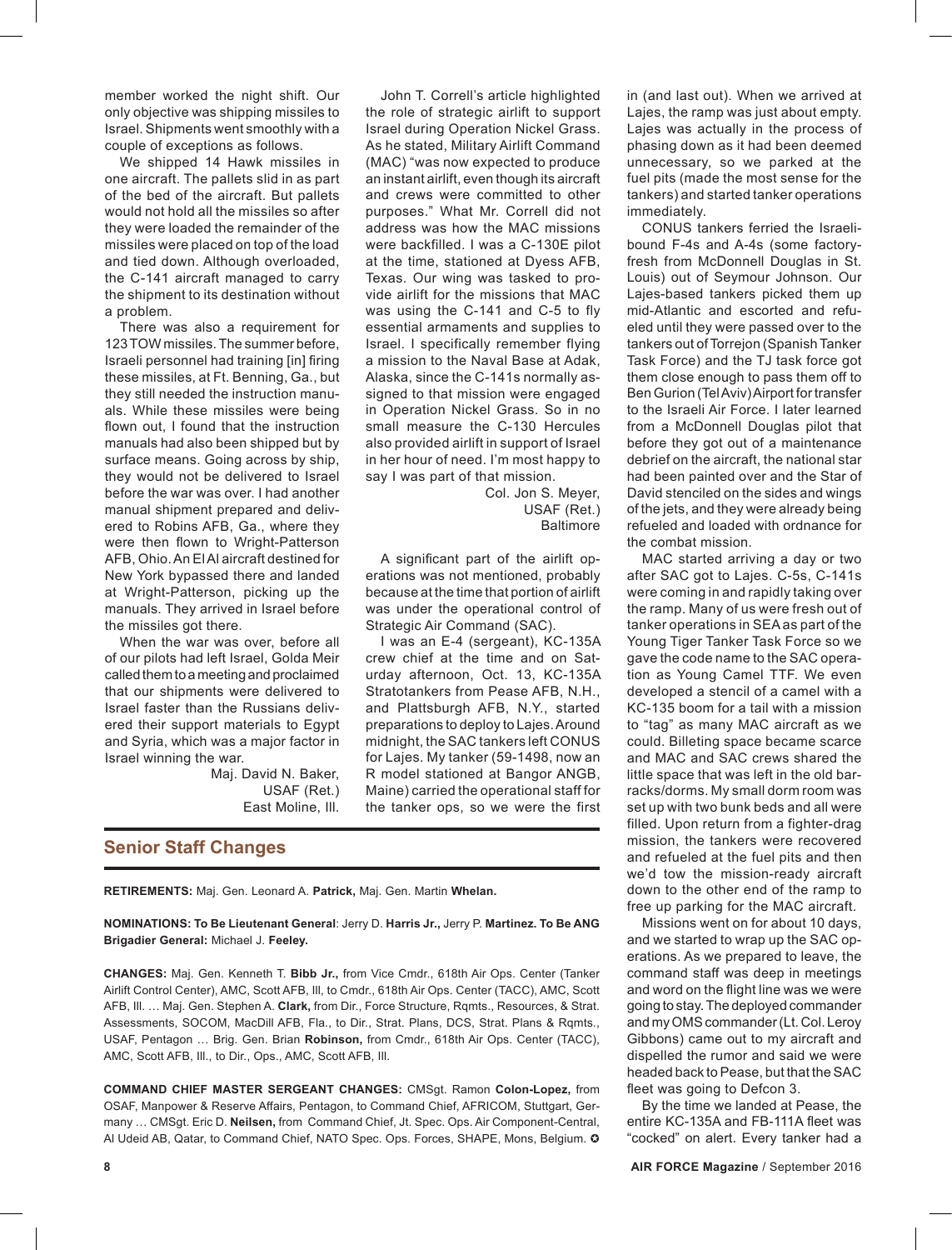full wartime fuel load (188K pounds) and every Aardvark loaded with a full load of AGM-69 SRAM (short-range attack missile). I remember Gibbons telling us to go back to the barracks and repack to redeploy. Within a day or so, we started to stand down and started the task of defueling all the tankers to an operational mission load and the removing SRAMs from the FB-111As. Going tanker to tanker, we pit defueled by running one engine and using the air refueling pumps to transfer the fuel back to the storage area. I was deeply impressed by the manner in which we deployed and supported the effort, something that has rarely been cited in articles about this early venture into the "sandbox."

Roll ahead to 2007. I assumed command of the 439th Aeromedical Evacuation Squadron at Westover ARB, Mass. My operations group commander jokingly said he hired me because he never met anyone who flew those Yom Kippur missions. My wife told him it really just meant I was old.

> Col. Charles R. Tupper, USAF (Ret.) Edisto Island, S.C.

Excellent article. In October 1973 F-4s also went from the 33rd TFW at Eglin AFB, Fla.

I was a buck sergeant crew chief still living in the dorms when at 3 a.m. there was banging on the doors. "Recall, recall," we were told. Don't shower, don't shave, don't pack a bag. Just get dressed and get to the flight line as quickly as possible. We hung three tanks on every F-4 on the ramp, did an engine run for fuel transfer checks, refueled them, and got every plane that could be finished in the phase dock on the line and hung three tanks on them. After the sun came up, paint shop came out to the ramp and painted over the unit ID letters on the vertical stabilizers (ED at the time) on every plane. Later that afternoon all our planes departed. We never saw those F-4s again. We were never told where they went, but watching the news, it was not hard to guess where they ended up.

> Joel Blue Biloxi, Miss.

There is a caption error on p. 60 of the excellent July issue. The artillery piece being unloaded is not a 155 mm howitzer. It is an M107 175 mm selfpropelled gun. With a maximum range

of 32 kilometers, the M107 was capable of supporting Israeli forces maneuvering to encircle the Egyptian Third Army on the west bank of the canal from positions on the east bank.

> Lt. Col. Dan Hudson, USA (Ret.) Salt Lake City, Utah

## **First Is First**

Your "Airpower Classics" piece on the F-35 Lightning II (*Air Force Magazine,* July, p. 88) credits Lt. Col. Eric Smith as being the first USAF F-35 pilot. That honor is not rightfully his. The first USAF pilot to fly the F-35 was Lt. Col. James Kromberg, who first flew the F-35 on 30 January 08. He was the third overall pilot to fly the F-35, following Lockheed pilots John Beesley and Jeff Knowles, and the only USAF pilot to fly AA-1, the first SDD F-35. Six other USAF pilots also flew their first flights in the F-35 prior to Lieutenant Colonel Smith—Lt. Col. Hank Griffiths on 23 April 10 (10th F-35 pilot), Maj. Matt Hayden on 26 May 10 (12th F-35 pilot), Maj. Scott McLaren on 16 August 10 (14th F-35 pilot), Lt. Col. Leonard Kearl on 23 February 11 (18th F-35 pilot), Maj. Steven Speares on 22 April 11 (20th F-35 pilot) and me (USAF Civil Service test pilot) on 2 June 11 (23rd F-35 pilot). Lieutenant Colonel Smith first flew the F-35 on 27 June 11, making him the eighth USAF pilot and the 25th overall F-35 pilot. Please give credit where credit is rightfully due.

> Lt. Col. Vince Caterina, USAF (Ret.) Palmdale, Calif.

#### **Still Bringing Them Home**

Your "Letters to the Editor" section of *Air Force Magazine* often brings information to light that expands and illuminates previous articles.

In the case of the letter from retired Maj. Vern Pall in the July 2016 issue, it includes information that is so false that I am compelled to respond *[p. 6]*.

He states that when President George Bush came into office (elected in 2000), he "terminated" the MIA recovery program in North Korea.

In fact, the program continued in operation until mid-2005, when it was temporarily put on hold by SECDEF Rumsfeld because the US recovery teams' safety was in danger.

The program continues today, albeit with more emphasis on South Korean recovery teams— teams that returned

US remains as recently as April of this year.

> Col. Ron Sable, USAF (Ret.) Tucson, Ariz.

### **Bird's Eye View**

I love watching air shows *["Thunderbirds," July, p. 44].* The last one I attended was painful as it was in Smyrna, Tenn. (formerly Sewart Air Force Base), on my home turf. Oddly, the same day an Air Force Thunderbird also went down, thankfully with less tragic results. It was also the No. 6 jet. I know it's dangerous flying in such close formation and the concentration must be exhausting, but I know those pilots love to do it for the enormous pride and satisfaction, as well as the public accolades and for what they represent to the taxpaying public.

Well, it got me to thinking when the colorful fuselage of the F-16 jet was contrasted against the green vegetation surrounding its crash landing site. I mean no disrespect for tradition, but I think it's time for a change in color scheme for the USAF Thunderbirds, as a new replacement aircraft is being considered. Frankly, the present Thunderbird color scheme has always reminded me more of a "circus type" hype. It looks like it belongs to something that ought to include "clown" pilots. Lest I tick off the entire Air Force chain of command, which is not my intent, I just wanted to get somebody's attention.

If I had to pick between the Navy Blue Angels and the USAF Thunderbirds, I'd have to go with the Blue Angels, from a purely aesthetic point of view. Their gold on blue color scheme is really sharp. So my proposal is simply to change the Thunderbird color scheme to silver on blue. After all they are still the cardinal colors of the United States Air Force. I think it would give the Navy a run for their money!

Another selling point is the view the public gets. Those Blue Angels can be seen amid the sky and clouds very well. The Thunderbird color scheme is tough to see sometimes, depending on the level of humidity in the air and prevailing cloud cover.

The Air Force has always been in the forefront of maintaining its high public image. I'd say it's one of the best. So it's not going against tradition as much as it is embracing change, just like when that stupid enlisted rank insignia, denoting non-NCO status was changed to a "meatball with wings" and then